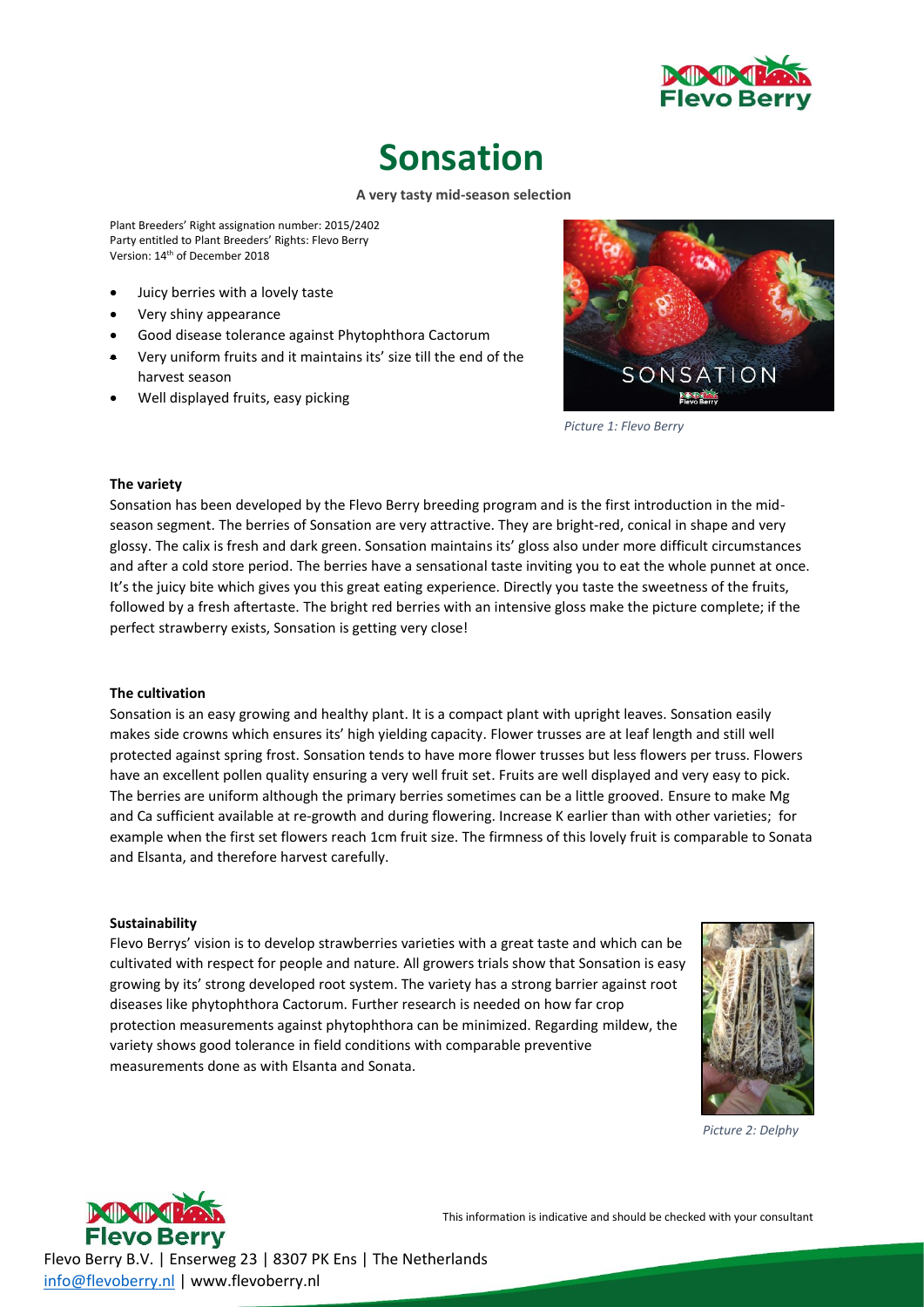

# **Content**

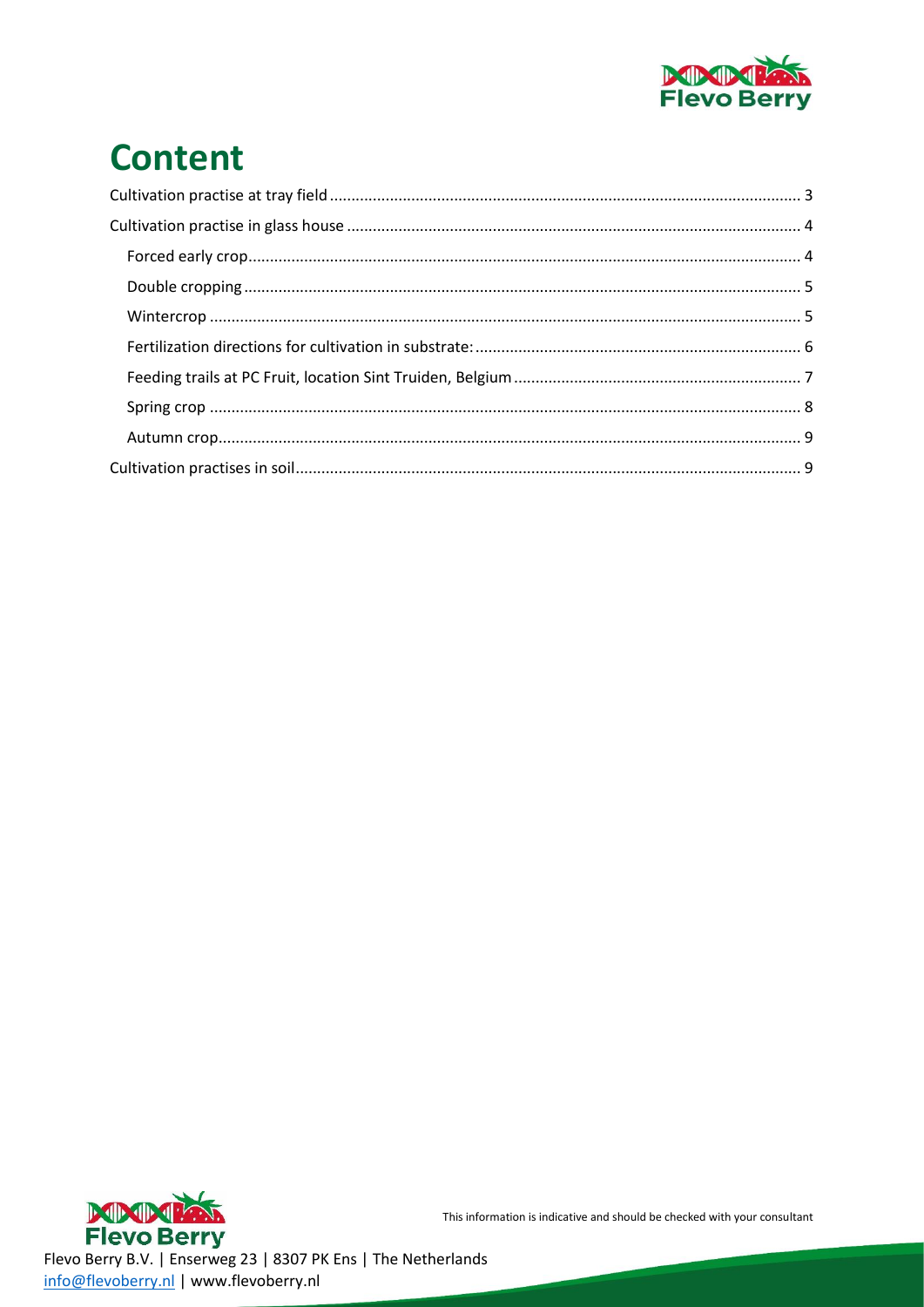

### <span id="page-2-0"></span>**Cultivation practise at tray field**

#### **With every new variety we have to learn how to grow it!**

Delphy has closely examined the development of Sonsation on the tray field compared to Sonata with different

nurseries. In general it is advised to perform plant mapping to look at the height of the flower truss and the number of flower trusses in order to be able to start with the right N fertilization strategy.

- In 2017 flower initiation of Sonsation started 4-5 days earlier than Sonata. Although 2018 the start was in general later, relative to Sonata, Sonsation again was earlier.
- Root development of Sonsation is strong and quicker than Sonata.
- Sonsation develops fewer leaves and leaf surface than Sonata.
- Be aware that Sonsation is easily making side crowns.
- To develop less heavy plants, a direction could be a later tipping date and prevention of stress on the tray field.
- Keep the fertilization moderate until flower initiation. When flower initiation has started increase fertilization depending on the goal.



*Picture 3: Delphy*

At Proefcentrum Hoogstraten the **volume of N at the tray field** was tested with 2 strategies;

159 kg/N per Ha (PCH1) and 123kg/N per Ha (PCH 2). Production does increase with more N but especially for medium and smaller fruit sizes. Also other strategies (Herkomst 3-4-5) show a stable volume of large berries and variation in medium and smaller ones.



**Forced early crop 2018 – glass house**

*Figure 1: source PC Hoogstraten*

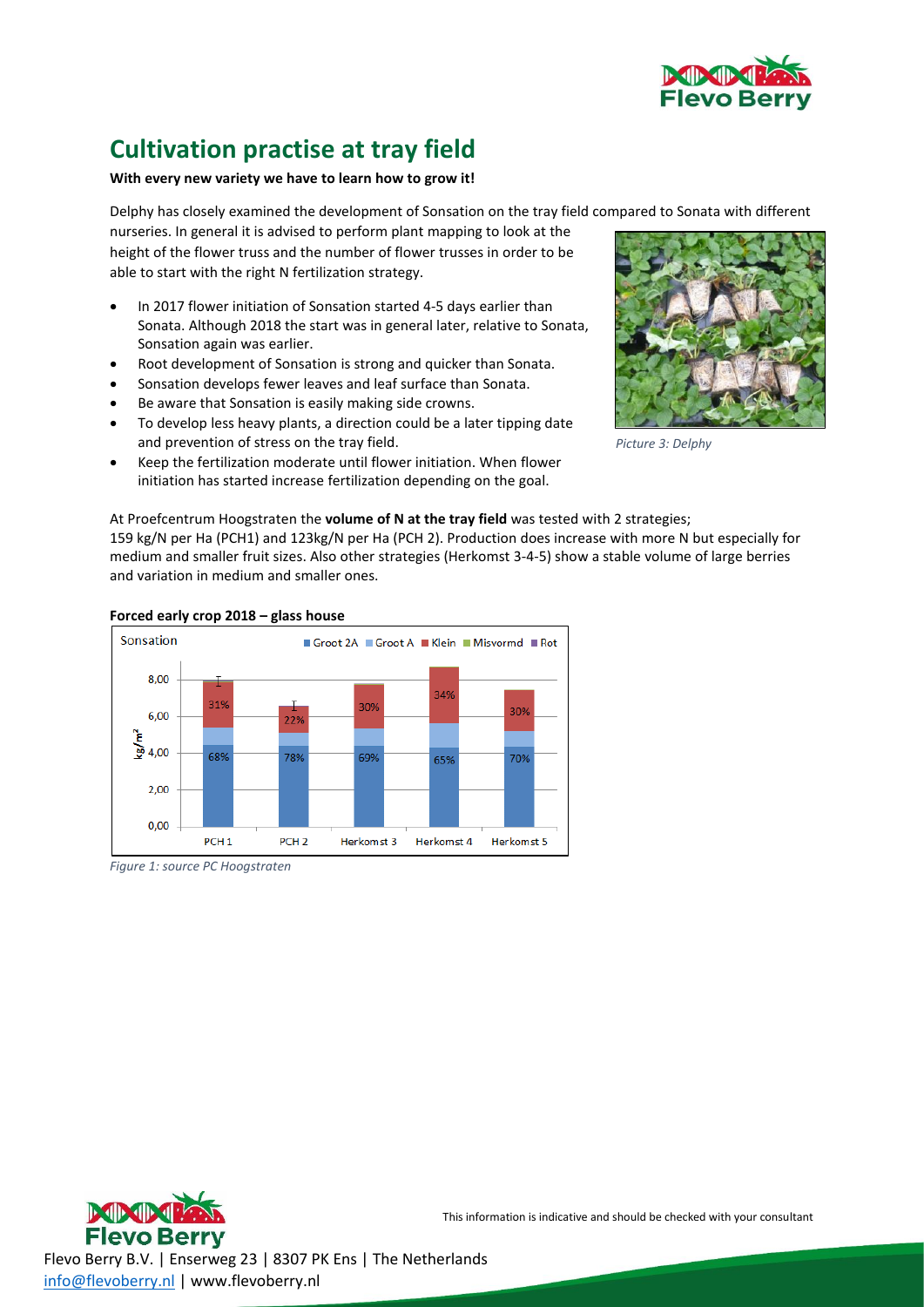

### <span id="page-3-0"></span>**Cultivation practise in glass house**

#### <span id="page-3-1"></span>**Forced early crop**

The forced early crop is one of the most common cultivation systems for Sonsation in glass house production. Sonsation is being used with planting periods in the second half of December till early January.

- Sonsation needs a comparable amount of chill hours like Sonata; 1600 hrs (without the use of cyclic lightning). The variety responses very positive to cyclic lightning during the night. It shows that even with full night lightning the shape of the berry is not effected/elongated. Further research is in progress to learn how much of the required chill can be compensated by additional lightning.
- Planting distance of 12 plants/m1 to 16 plants/m1 have been tested positively by the use of tray plants with 5,5-6 trusses. 14 plants/m1 so far seems the optimal. Be aware of the capacity of Sonsation to easily make side crowns and do not plant too dense.
- The impression is that the variety roots slow under low light levels. Keep temperature (and feeding) low after planting and respond when light levels increase.
- Sonsation is quicker with the development of flower trusses than Sonata
- Truss teasing with Sonsation is much quicker compared to Sonata; because the primary truss of Sonsation does not split as deep.
- Start with Sonsation earlier with potassium in the feeding recipe.
- Start date of the harvest is comparable to Sonata, but mid harvest date of Sonsation is usually a few days later
- Truss length is uniform, therefore fruits are close to each other. Be aware of the large fruit load and take care of prevention of fruit damage. Harvest the ripe fruits frequently and work hygienic.
- In some occasions primary fruits got a little grooved and some got white shoulders. Fruit shape remains conical and the Sonsation maintains a good fruit size towards the end of the harvest, also during warmer periods.
- Focus all climate settings at maintaining fruit quality during harvest.
- In practise, yields up to 8.62 kg per m2 with good grading has been obtained.
- Towards the end of the harvest, chlorosis of old leaves can be visible.



#### **Forced early crop 2018 – glass house**

*Figure 2: source PC Hoogstraten*



This information is indicative and should be checked with your consultant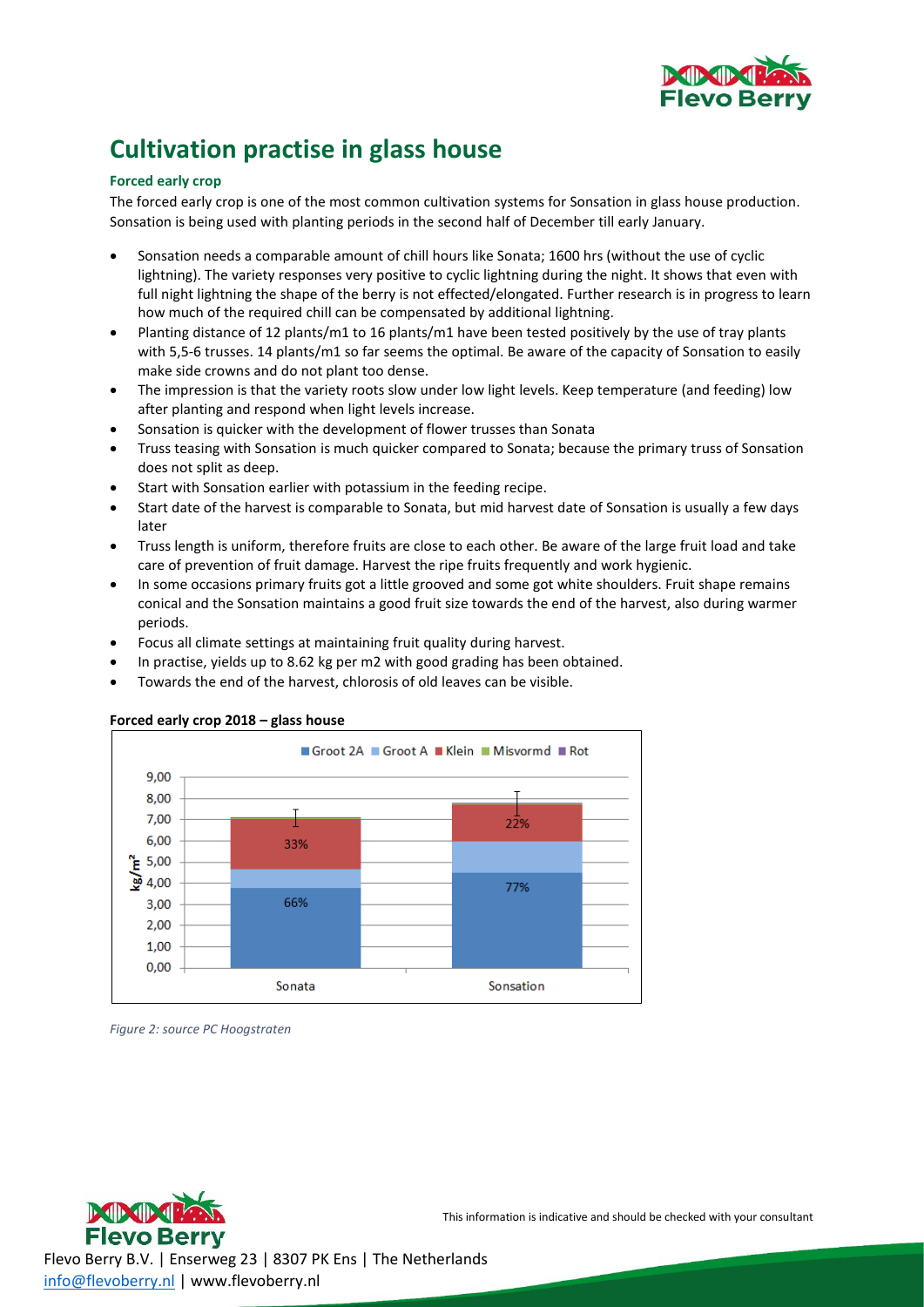

#### <span id="page-4-0"></span>**Double cropping**

The double cropping system is the most used growing technique with many glass house growers in Nothern Europe using Elsanta. Several trials are being conducted with growers and research stations how Sonsation performans. For example a 2018 fertilization trial with Delphy; research on tray field to obtain different plant types for planting in autumn 2019/2020.

Fruiting trials at PC Hoogstraten already showed great fruits during October. The crops stretched well and flower trusses had great length. It was remarked that bees and bumblebees prefer Sonsation over Elsanta when grown in the same area.



*Picture 4: PC Hoogstraten*

#### <span id="page-4-1"></span>**Wintercrop**

Sonsation is a variety which can be forced for an early production, due to its excellent pollen quality, yield capacity and plant health. Some growers and also PC Hoogstraten are trailing to get Sonsation as early as possible by a short day treatment at the tray field and planting at the end of November (verduisterde teelt).

- Cuttings 21st of jun. "Short day treatment" from 7 aug to 24 sep (19 to 9 hrs)
- Coldstore: 19 oct to 29 nov (approx. 680 hrs)
- Trials with plantdate 29 nov (10,5pl/m2)
- Production (>7kg p/m2) and grading (81% big 2A) than Sonata and a Brix approx. 9

#### **Glasshouse, Winter 2017-2018**



*Figure 3: Source PC Hoogstraten*

A different strategy for a wintercrop under full LED is trialled with several growers in Benelux, HAS Den Bosch, Flevo Berry, Signify, Delphy by the use of frozen trayplants, planted in October.

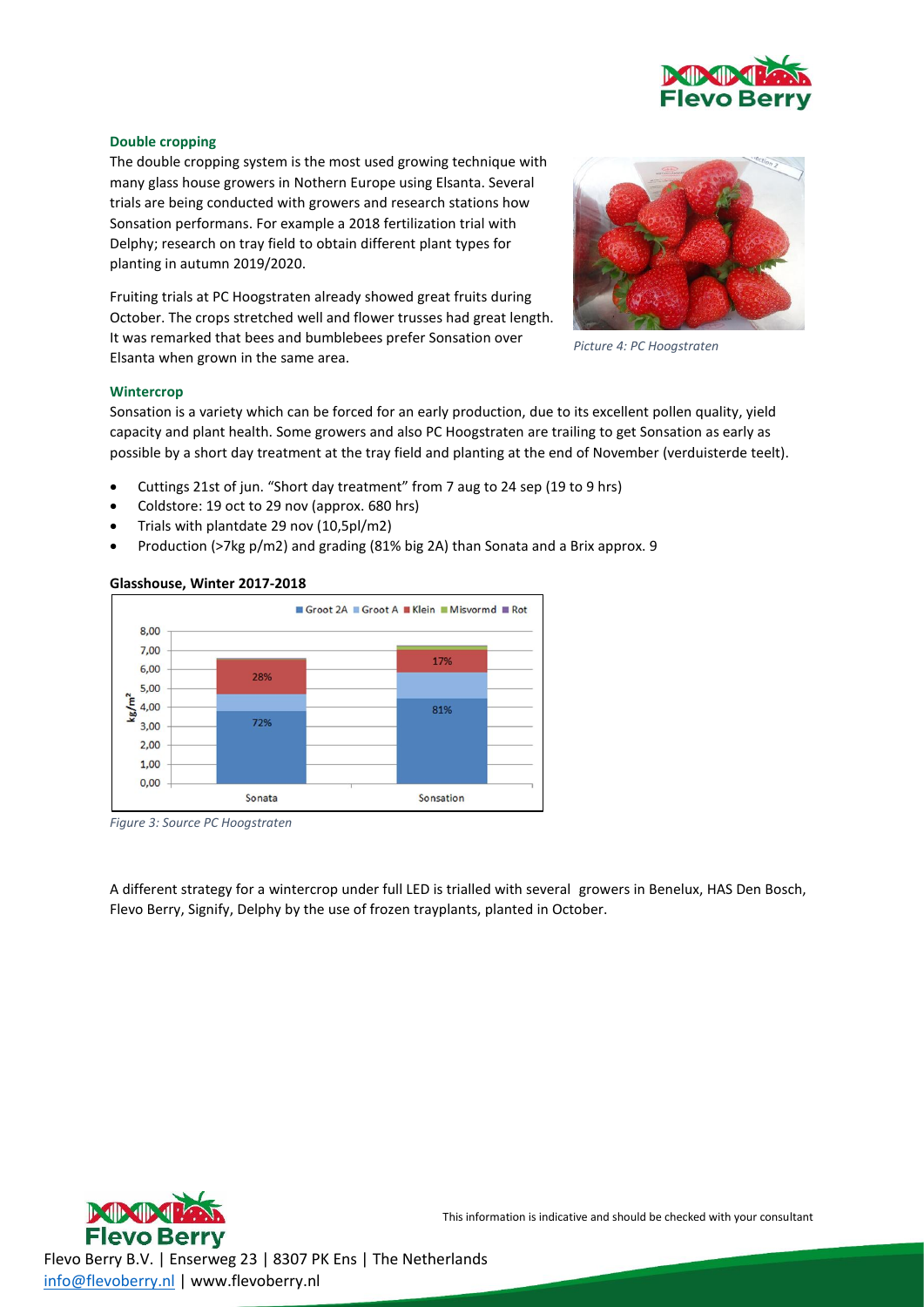

#### <span id="page-5-0"></span>**Fertilization directions for cultivation in substrate:**

Knowing the exact nutritional needs of a variety can help achieving better growth, better quality and higher yields. However the optimum fertilization of strawberries is still subject of a lot of research. For the standard west European variety Elsanta quite some research is done, but new varieties likely demand another fertilization strategy. For an optimum fertilization have leaf samples analyzed to decide whether or not to adjust the fertilization recipes.

Below is a standard recipe. With this recipe, combined with water analysis a grower specific fertilizer recipe can be made. Important to know is the following:

- A good leaf / flower balance is important for an optimum production and taste.
- In case of more flower trusses and or more developed flowers at the winter dormancy (flower higher then 10-12 mm) more nitrogen may be needed in order to stimulate leaf growth.

|           | Advantage                                                                                                                                    | Disadvantage                                                                                                                                                  | Sonsation                                                                                                                                                                                                                                                                                                                           |
|-----------|----------------------------------------------------------------------------------------------------------------------------------------------|---------------------------------------------------------------------------------------------------------------------------------------------------------------|-------------------------------------------------------------------------------------------------------------------------------------------------------------------------------------------------------------------------------------------------------------------------------------------------------------------------------------|
| Ph        | In the low range, micronutrients and<br>phosphorus are better available                                                                      | Low Ph will limit the uptake of macronutrients                                                                                                                | 5.3 to 6.0                                                                                                                                                                                                                                                                                                                          |
| Ec        | Sufficient dissolved minerals are<br>needed for plant growth                                                                                 | A high EC will result in leaf burning; low EC will<br>cause slow growth                                                                                       | Raising EC-level to 2 does not harm, but<br>also gives no significant improvement on<br>quality                                                                                                                                                                                                                                     |
| N         | Growth, leaf and stem mass, vegetative<br>crop stage                                                                                         | Too vegetative crop, late start of flower<br>induction. High Nitrogen causes susceptibility<br>for: powdery mildew, botrytis, aphids, spider<br>mite, thrips. | Follow standard Elsanta scheme                                                                                                                                                                                                                                                                                                      |
| P         | A good root system, fertile flowers                                                                                                          | Micronutrients are being limited in uptake,<br>first Fe, then Zn and then Mn and Cu                                                                           | No special needs                                                                                                                                                                                                                                                                                                                    |
| K         | Effect on fruit colour, producing firm<br>fruits. Stimulating growth. Sufficient K<br>will avoid leaf burning in illuminated<br>cultivations | Suppresses Ca in uptake = blossom end rot,<br>excess will cause vegetative growth, limits Mg<br>uptake                                                        | The need for K is larger compared to<br>Sonata or Elsanta. Make K sufficient<br>available for Sonsation. Start by lowering<br>Ca and Mg at fruitsize of 1cm. Mg to a<br>certain level and further lower Ca, to go<br>maximal in K ((7mmol/L) at full flowering<br>stage. Potentially change a part of KNO3<br>by K2SO4 to reduce N. |
| Ca        | Avoiding blossom end rot, firm fruit<br>skin/cells                                                                                           | Relatively few disadvantages, Mg and K are<br>less available for uptake                                                                                       | Start with a slightly higher Ca scheme.<br>From regrowth until start of fruit setting.                                                                                                                                                                                                                                              |
| Mg        | Efficient NO3 conversion, healthy<br>growth. Important for chlorophyll<br>production                                                         | High Mg will result in lower K and Ca uptake                                                                                                                  | Make Mg more available at start and<br>flowering phase. Lower in fruiting phase<br>to make more K and Ca available.                                                                                                                                                                                                                 |
| S         | Efficient NO3 conversion, healthy<br>growth. Important for protein<br>production                                                             | Acid soil conditions, pH will drop and an<br>extreme uptake of Mn.                                                                                            | Direction could be to increase S. Watch<br>out for your pH.                                                                                                                                                                                                                                                                         |
| <b>CI</b> | Healthy growth, Efficient NO3<br>conversion                                                                                                  | Competition with NO3 in uptake, can lead to N<br>deficiency                                                                                                   | No special needs                                                                                                                                                                                                                                                                                                                    |
| Fe        | Green leaf colour, without spots,<br>avoiding yellow plants                                                                                  | High Fe results in lower Mn and Zn uptake                                                                                                                     | No special needs                                                                                                                                                                                                                                                                                                                    |
| Mn        | Green leaf colour, without spots, low<br>fungal susceptibility                                                                               | High Mn results in lower Zn and Fe uptake.<br>High Mn = calyx burning and fungi growth in<br>the end                                                          | Sonsation needs more Mn                                                                                                                                                                                                                                                                                                             |
| Zn        | Green leaf colour, without spots,<br>prevents leaf burning in illuminated<br>cultivations                                                    | High Zn uptake results in lower Mn and Fe<br>uptake                                                                                                           | Sonsation needs more Zn                                                                                                                                                                                                                                                                                                             |
| B         | Stimulates Ca uptake, ensures firm fruit<br>connections to the vine, limits yellow<br>calyxes. Improved fruiting, less vine<br>breaking      | Toxic for plants, first leaf tip discolouration,<br>followed by plant die off                                                                                 | Slightly higher B                                                                                                                                                                                                                                                                                                                   |
| Cu        | Limits fungal susceptibility from inside<br>the plants                                                                                       | Results in lower Fe and Zn uptake, produces<br>firm crops, slower growth                                                                                      | Follow standard Elsanta scheme                                                                                                                                                                                                                                                                                                      |

*Table 1: source NovaCropControl*

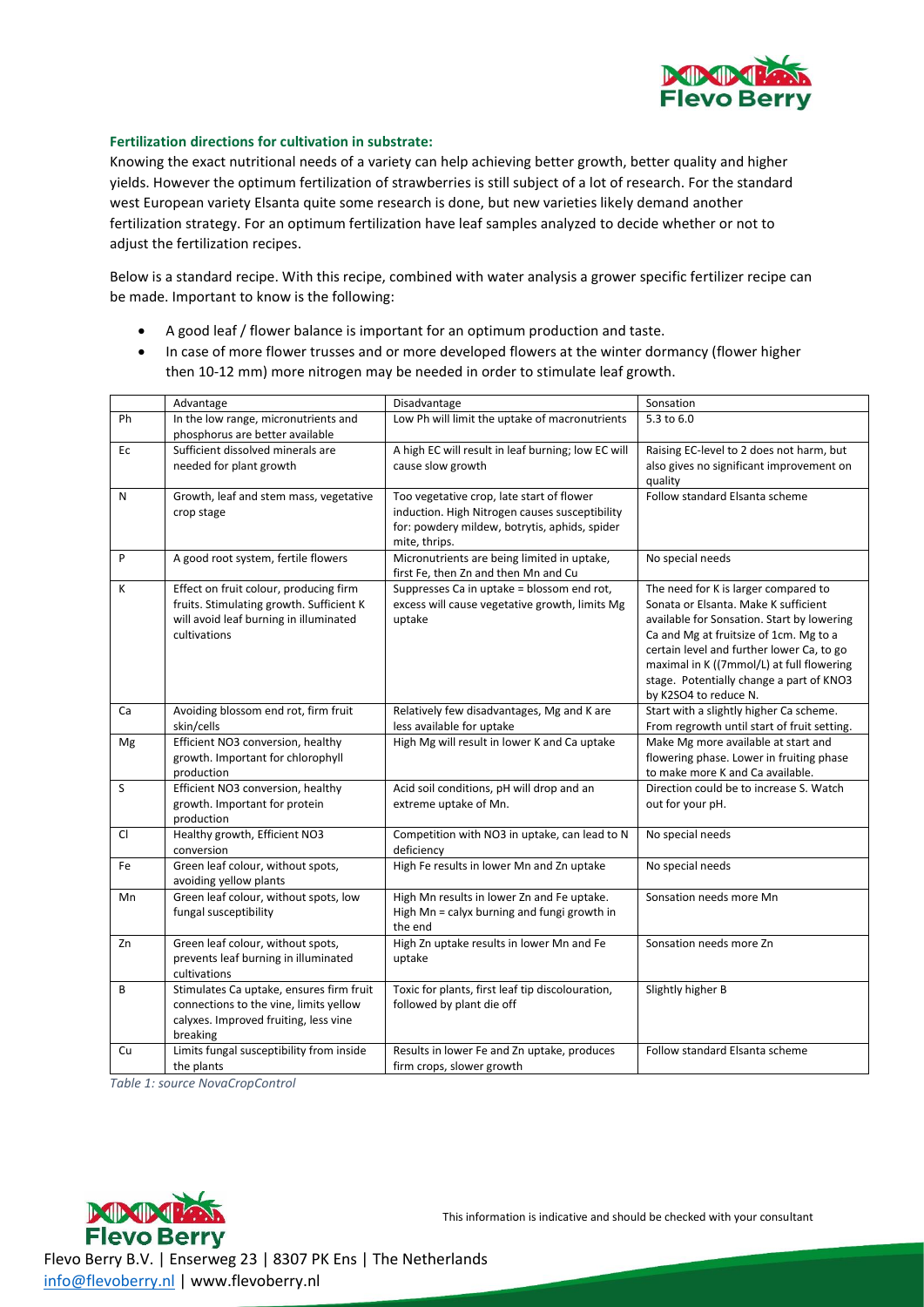

The fertilization and nutrient status of Sonsation have to be permanently monitored and adjusted by the strawberry growers advisors. A basic feed recipe for Sonsation on substrate is below;

| <b>Stage</b> | Note                 | <b>SUM EC</b> | NH <sub>4</sub> | $\overline{\mathbf{z}}$<br>n | Ca   | Mg   | NO <sub>3</sub> | <b>PO4-P</b> | <b>SO4-S</b> |
|--------------|----------------------|---------------|-----------------|------------------------------|------|------|-----------------|--------------|--------------|
| Start        |                      | 2,6           | $0 - 1$         | -                            | 4,25 | 1,5  | $10 - 12$       |              | $1,0-1,5$    |
| Flowering    |                      | 2,8           | -U              | b                            | 3,75 | 1,5  | 12              |              | 1,5          |
| Fruiting     | From 1 cm fruit size | 3,0           | 0               | د, ا                         | ₫    | 1,25 | 12              |              | 1,5          |

| Stage     | note                 | <b>SUM EC</b> | Fe | Mn        | Zn            | В  | Cu       | Mo  | Cl max   | Na max |
|-----------|----------------------|---------------|----|-----------|---------------|----|----------|-----|----------|--------|
| Start     |                      | 2,6           | 35 | $20(-40)$ | 12            | 20 | ۰        | 0,5 | <b>.</b> | 0,5    |
| Flowering |                      | 2,8           | 35 | $20(-40)$ | $\Omega$<br>Ō | 20 | <b>.</b> | 0,5 | 1,5      | 0,5    |
| Fruiting  | From 1 cm fruit size | 3,0           | 35 | $20(-40)$ |               | 20 | <b>.</b> | 0,5 | 1,5      | 0,5    |

#### <span id="page-6-0"></span>**Feeding trails at PC Fruit, location Sint Truiden, Belgium**

Plant distance: 10 pl/m2 Planting date: 12.03-2018 Substrate, table tops

#### **K-source**

- No spectacular differences between different K sources
- KNO3 scheme gives highest production (but not significant) and Brix, but also the highest % fruit rot and bruises
- KCL scheme gives significant less fruit rot but also lower brix and less gloss
- K2SO4 gives least bruises and most firm berries



*Picture 5: PC Fruit*

|       | Kg/pl | Kg<br>(%) | Class I<br>(kg/m2) | Class II<br>(kg/m2) | Class I<br>(%) | Class II<br>(%) | <b>Brix</b> | Fruit rot<br>(%) | <b>Bruising</b><br>(%) | <b>Fruit firmness</b><br>(g/mm)<br>Fresh | <b>Fruit firmness</b><br>(g/mm)<br>After 7d storage |
|-------|-------|-----------|--------------------|---------------------|----------------|-----------------|-------------|------------------|------------------------|------------------------------------------|-----------------------------------------------------|
| KNO3  | 0,92  | 100       | 6,80               | 1,10                | 82             | 12              | 8,0a        | 53a              | 58                     | 250                                      | 197                                                 |
| KCL   | 0,90  | 98        | 6,42               | 1,35                | 80             | 15              | 7,7b        | 36 <sub>b</sub>  | 56                     | 245                                      | 199                                                 |
| K2SO4 | 0,89  | 97        | 6,36               | 1,24                | 80             | 14              | 7,9ab       | 45ab             | 53                     | 250                                      | 199                                                 |

*Table 2: PC Fruit*



This information is indicative and should be checked with your consultant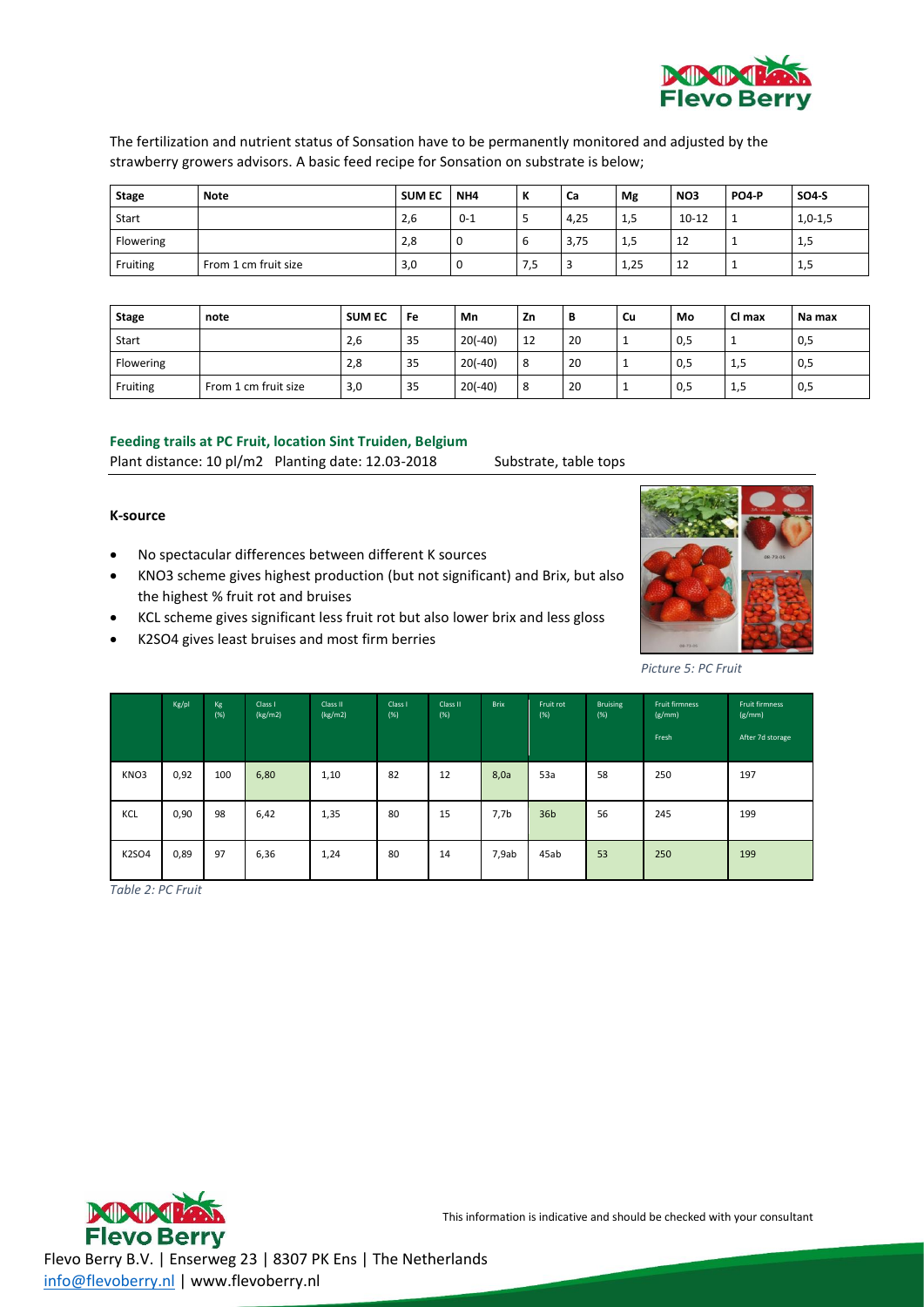

#### **EC trials**

- **Raising EC-Levels can not harm, but also does not bring much extra**
- Using a higher EC gives a 3% lower Class I yield and a 9% lower total yield
- Using a higher EC improves all quality parameters but none of them was significant
- Firmness does not significantly seem to be improved by a higher EC

| EC  | Kg/pl | Kg<br>(%) | Class I<br>(kg/m2) | Class II<br>(kg/m2) | Class I<br>$(\%)$ | Class II<br>(%) | <b>Brix</b> | Fruit rot<br>(%) | Bruising<br>(%) | Fruit firmness<br>(g/mm)<br>Fresh | Fruit firmness<br>(g/mm)<br>After 7d storage |
|-----|-------|-----------|--------------------|---------------------|-------------------|-----------------|-------------|------------------|-----------------|-----------------------------------|----------------------------------------------|
| 1.5 | 0,94  | 100       | 6,4                | 1,6                 | 76                | 18              | 8,3а        | 45a              | 59              | 251                               | 210                                          |
| 2.0 | 0,86  | 91        | 6,3                | 1,1                 | 81                | 14              | 8,2ns       | 41 <sub>b</sub>  | 55              | 249                               | 204                                          |

*Table 3: PC Fruit*

### *Cultivation practices at table tops*

Sonsation is suitable for growing on table tops. Teasing the trusses goes faster than compared to Sonata. Adapt your truss support to the variety, to prevent bended trusses and loss of production.

#### <span id="page-7-0"></span>**Spring crop**

Location: Meerle, table tops Planting date: 27<sup>th</sup> of March 2018 Planting distance: 4 trayplants per m2/ 12 per mtr

#### **Protected cultivation on table-top, spring 2018**



*Figure 4: Yield and grading, source: PC Hoogstraten*

#### Location: Ireland, table tops Planting date: 23<sup>rd</sup> of March 2018

| Sonsation 3/trough                       | <b>Sonsation 4/trough</b>         |
|------------------------------------------|-----------------------------------|
| 240 plants (3/ trough)                   | 480 plants (4/ trough)            |
| Total production: 258.08 kg              | • Total production: 405.61 kg     |
| Total grams / plant : 1.08 kg/plant<br>٠ | Total grams / plant : 845 g/plant |
| production /m^2 : 4.56 kg/m2             | production /m^2 : 4.77 kg/m2      |
| Average brix - 9.2                       | Average brix - 8.4                |
| Average size (mm) - 40.50mm              | Average size (mm) - 40.25mm       |
| Average weight (g) - 29.75g              | Average weight (g) - 28.50 g      |



This information is indicative and should be checked with your consultant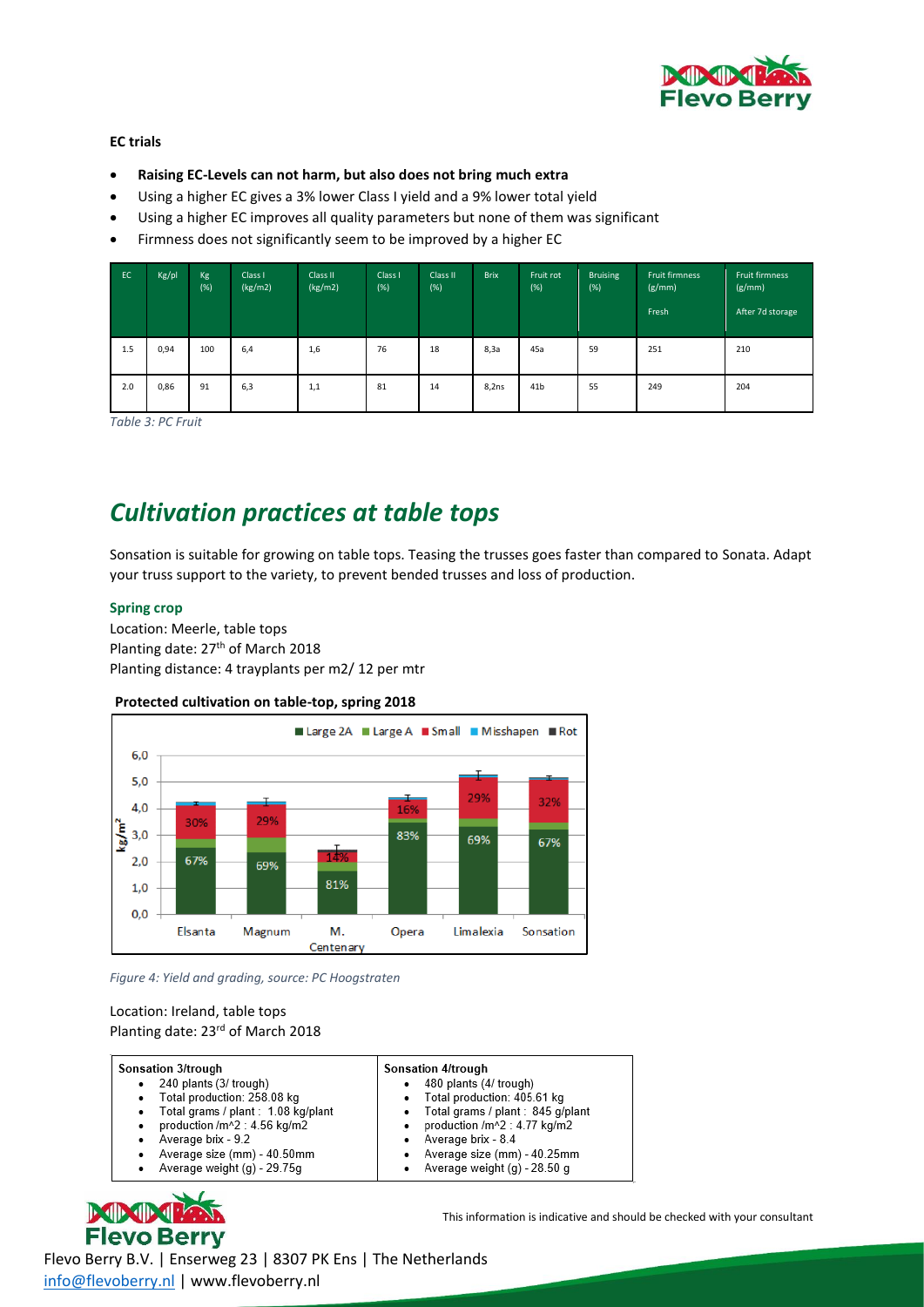

| Week | 22                       | 23         | 24    | 25    | 26     | 27    | 28    | 28    | 30   |            |
|------|--------------------------|------------|-------|-------|--------|-------|-------|-------|------|------------|
| kgs  | $\overline{\phantom{a}}$ | <b>.50</b> | 28.13 | 44.60 | 82.06  | 67.00 | 26.68 | 7.34  | 0.77 | 3 / trough |
| kgs  | $\overline{\phantom{0}}$ | 1.70       | 35.75 | 68.96 | 113.90 | 89.31 | 76.19 | 17.36 | 2.44 | 4 / trough |

#### <span id="page-8-0"></span>**Autumn crop**

Sonsation performs well in terms of production and yield in an autumn crop. Even though the variety is relatively strong against mildew, preventive measurements are needed.

Location: Niedersachsen Plant distance: 13 frigo/m, A++ Planting date: 08.07-2017

| Variety   | Yield (kg) per tunnel | Yield<br>g/Plant | <b>Start harvest</b> | <b>End harvest</b> |
|-----------|-----------------------|------------------|----------------------|--------------------|
| Sonsation | 3282                  | 332              | 28.8.2017            | 08.10.2017         |
| Elsanta   | 2130                  | 198              |                      |                    |

### <span id="page-8-1"></span>**Cultivation practises in soil**

Sonsation performs very well in soil production. The variety is high yielding, has a good average fruit size and a high % class I berries. Take care of enough Magnesium and Boron. Avoid an excess of nitrogen.

Location: Meerle, August Planting soil Plant distance: 4 per m2 Planting date: 17-08-2017

#### **Covered soil cultivation, spring 2018**



*Figure 5: Source PC Hoogstraten*



*Figure 6: Fruit Pattern, source: PC Hoogstraten*



This information is indicative and should be checked with your consultant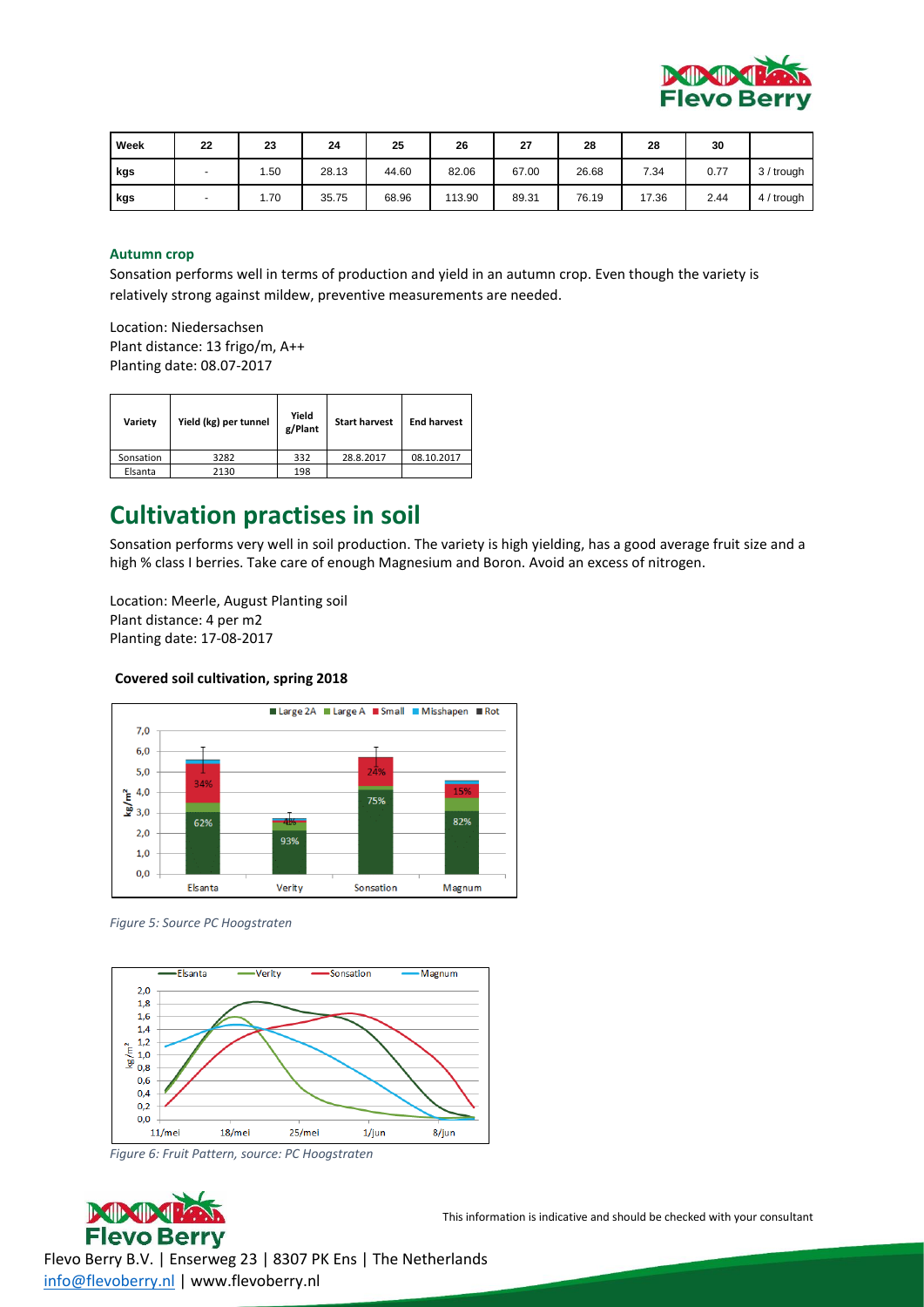

Location: Sint Truiden (single dams 60cm width, 10cm high) Plant distance: 4m2 (33,3cm distance) Planting date: 16-08-2017

|                          | Class 1 per m2 (kg)   Loss of plants (%)   Brix   Fruit weight |     |     |    |
|--------------------------|----------------------------------------------------------------|-----|-----|----|
| <b>Sonsation</b>         | 2.97                                                           | 1%  | 7.7 | 31 |
| Elsanta                  | 2,33                                                           | 27% | 6,1 | 23 |
| Malling Centenary   1,68 |                                                                | 11% |     | 27 |

Location: Sint Truiden (single dams 60cm width, 10cm high). Tunnel (22-01-2018) Plant distance: 4m2 (33,3cm distance) Planting date: 30-08-2017

|                        | Class 1 per m2 (kg)   Loss of plants (%)   Brix   Av. Fruit weight   1st pick |     |     |    |          |
|------------------------|-------------------------------------------------------------------------------|-----|-----|----|----------|
| <b>Sonsation</b>       | 3,18                                                                          | 0%  | 7,7 | 31 | 11-05-18 |
| Elsanta                | 2.84                                                                          | 24% | 6,1 | 23 | 11-05-18 |
| Malling Centenary 1.95 |                                                                               | 11% |     | 27 | 15-05-18 |

Location: Dresden-Pillnitz Plant distance: 1,00 m x 0,30 m**,** frigo Planting date: 11.05.2017

| Variety   | Yield g/Plant | Class 1 g/Plant | Class 1<br>% | Fruit weight g | <b>Production pattern</b><br>> 10g/plant | 50% of<br>production |
|-----------|---------------|-----------------|--------------|----------------|------------------------------------------|----------------------|
| Sonsation | 811           | 635             | 78           | 18,9           | $28.5 - 13.6$ .                          | 4.6                  |
| Elsanta   | 822           | 595             | --<br>72     | 15,0           | $25.5 - 11.6$ .                          | 1.6                  |

Location: Niedersachsen Plant distance: 5,00 m x 0,25 m**,** frigo Planting date: 20.04.2016



*Picture 6: Landwirtschaftskammer Niedersachsen*

| Variety   | Yield | Class 1 g/Plant | Class 1<br>% | Fruit weight g | <b>Production pattern</b> | 50% of<br>production |  |
|-----------|-------|-----------------|--------------|----------------|---------------------------|----------------------|--|
| Sonsation | 894   | 83.7<br>752.3   |              | 18,8           | 02.06-04.7                | 13.6                 |  |
| Sonata    | 939   | 699.6           | 74.3         | 17.6           | 06.06.-04.7               | 13.6                 |  |



This information is indicative and should be checked with your consultant